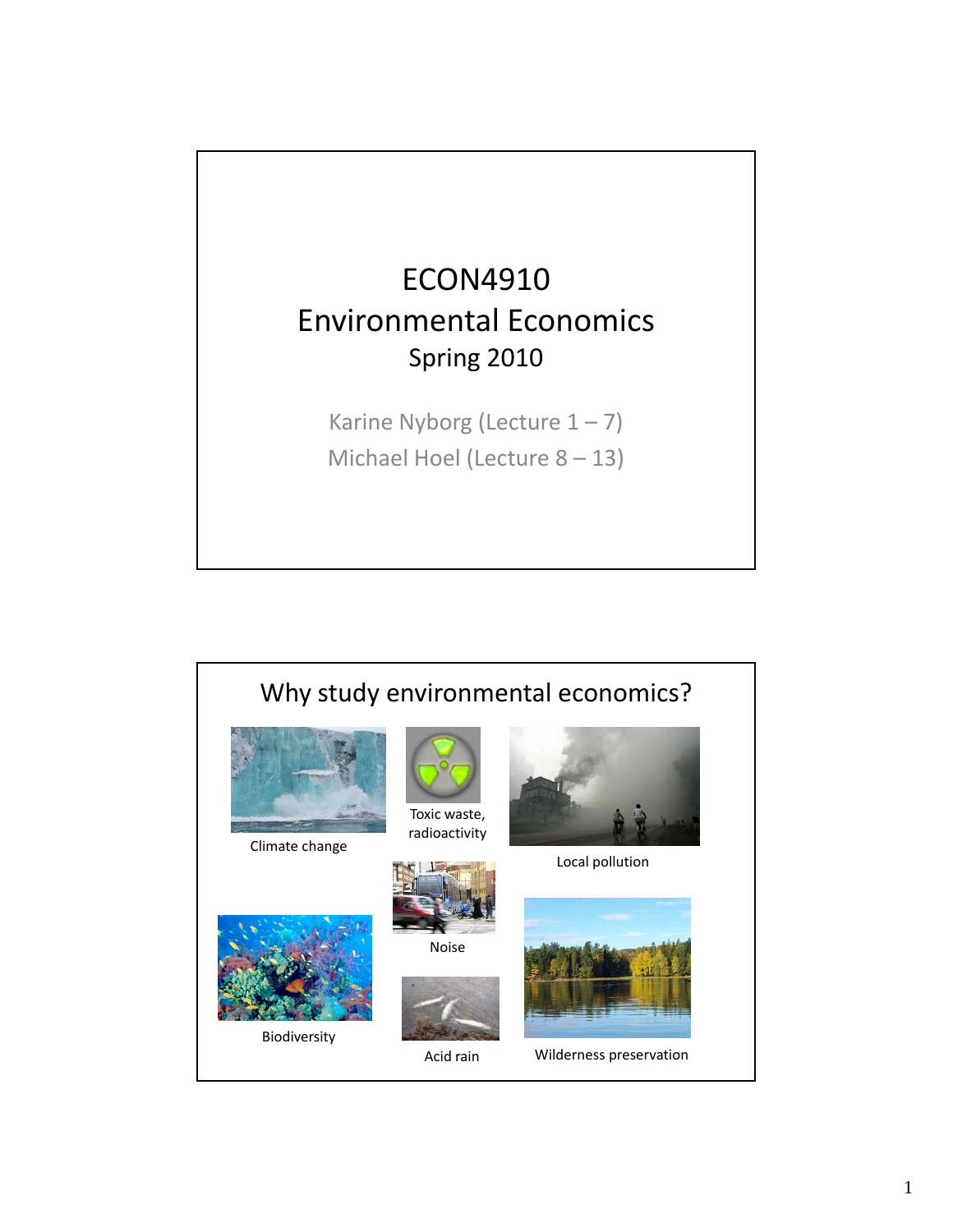

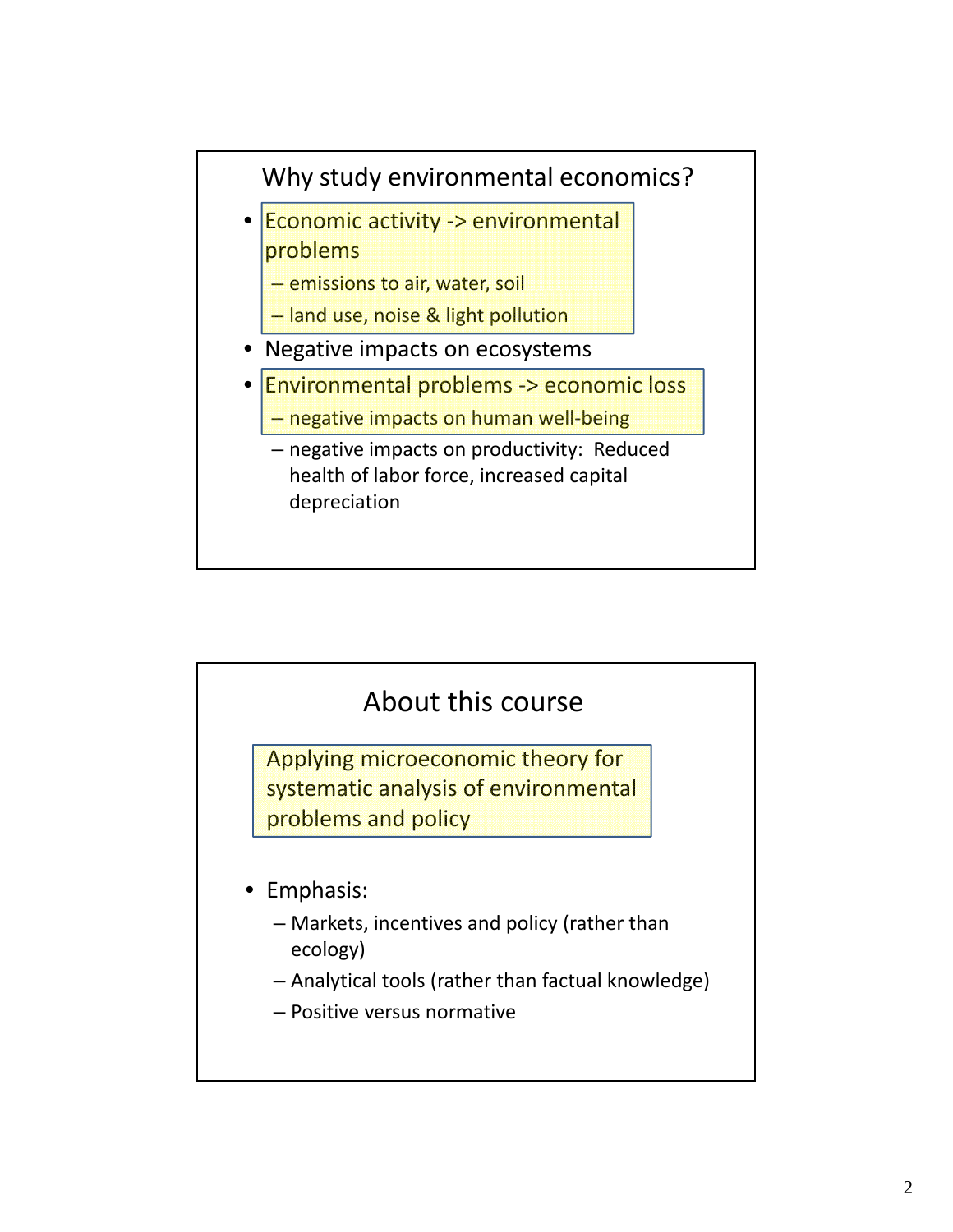# Plan of the course

- **Lecture 1 ‐ 7 (Nyborg):**
- Flow pollutants: Efficiency and welfare, markets, bargaining
- Policy instruments: Emission taxes, subsidies, licences, tradable permits
- Instrument choice under uncertainty
- Enforcement
- Voluntary contributions to public goods: Norms and altruism
- Monetary measures of environmental benefits
- The ethics and politics of cost-benefit analysis

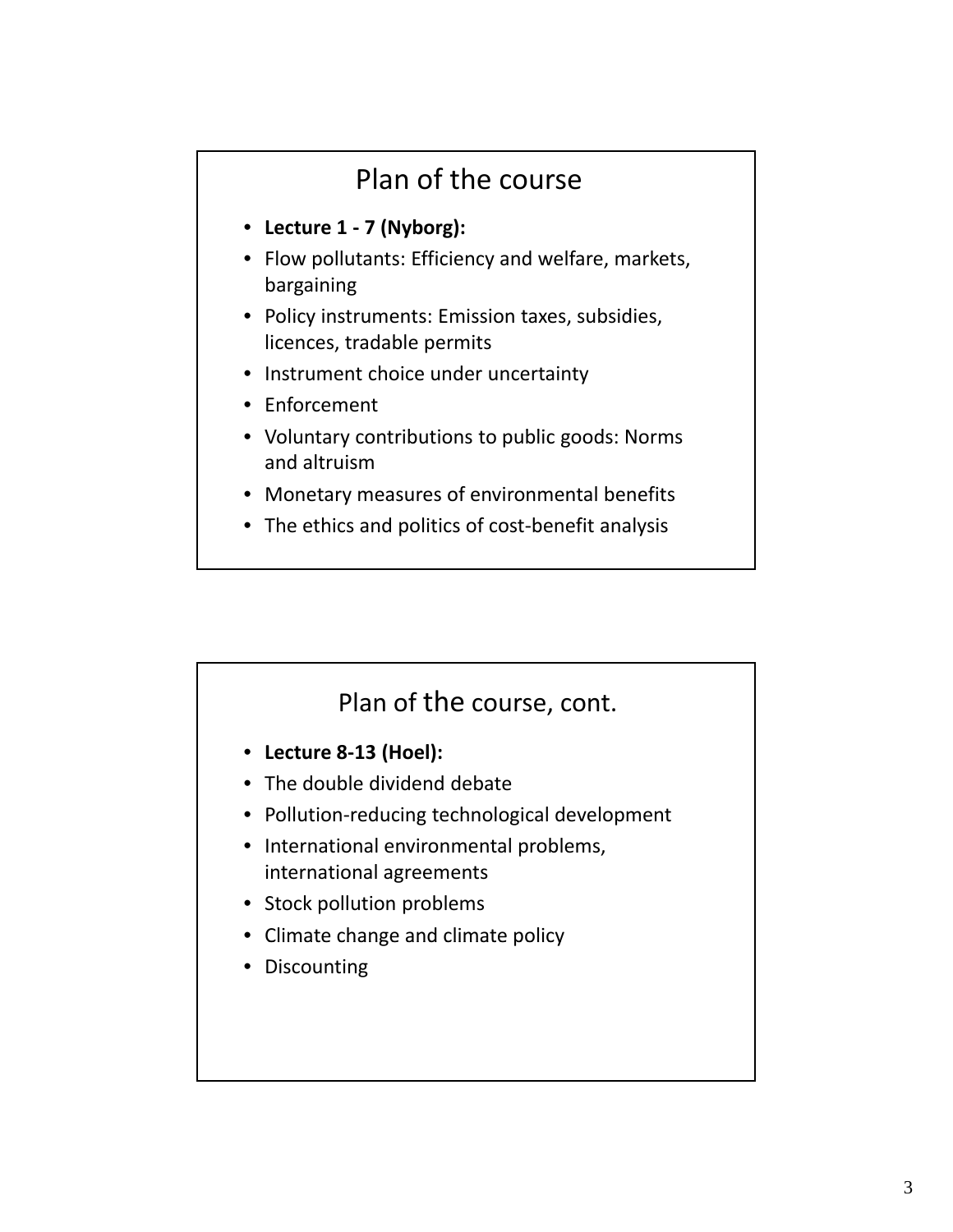### Remarks before we start

- Assume knowledge of
	- Basic microeconomics & welfare economics
	- Basic mathematics ++
	- For brush‐up: See Perman et al. (esp. Ch.5)
- The curriculum
	- Perman et al.; articles & reports (links)
	- Details: See lecture plan on web page
- Note: Many ways to analyze issues at hand
	- Models
	- Terminology

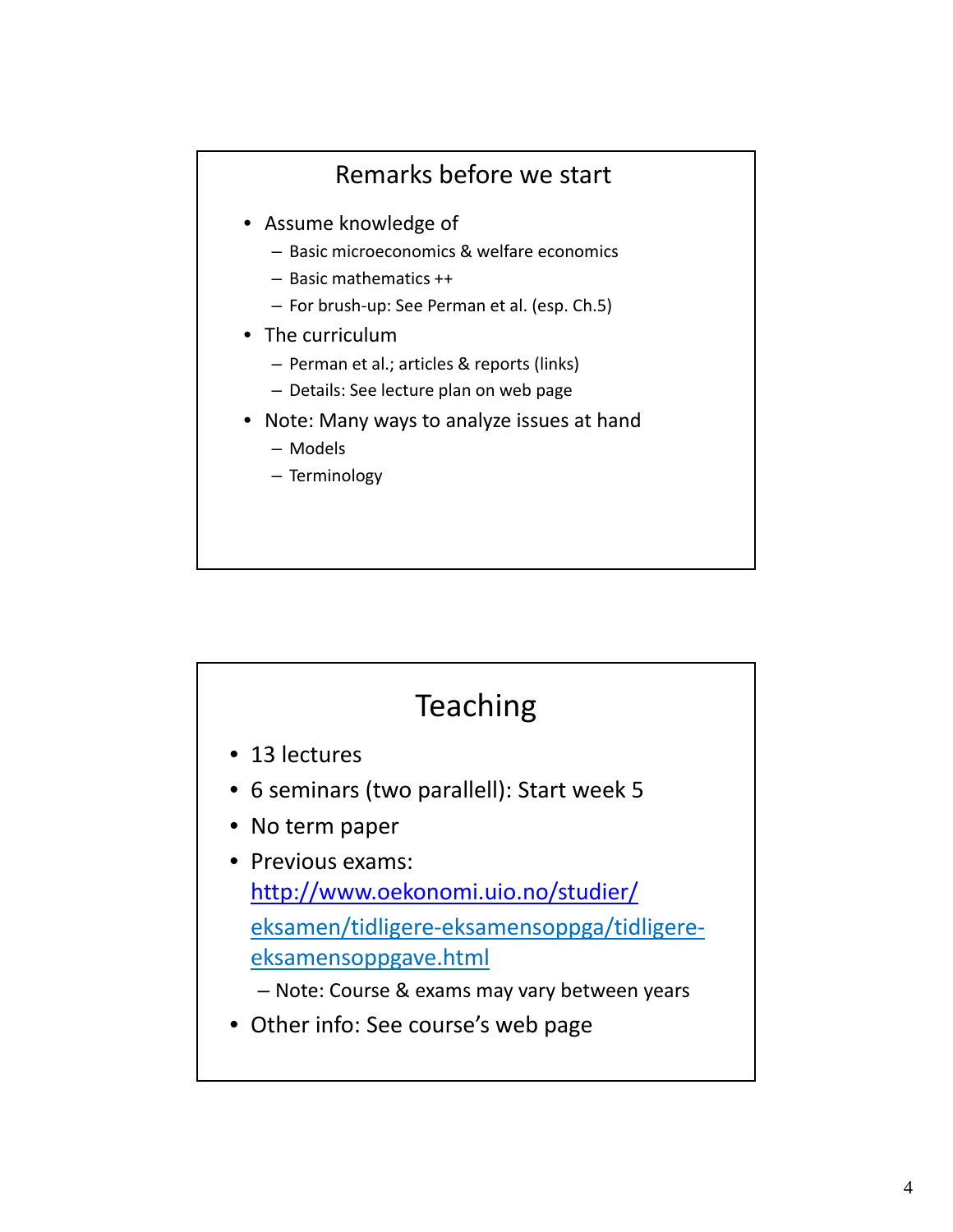## Remaining part of this lecture:

- Public goods and externalities
- A simple economic model of pollution

## Public goods

- Definition: A good that satisfies
	- *non‐rivalry:* Person A's consumption of a public good does not preclude person B's consumption
	- *non‐excludability:* If the good is accessible to person A, it is also accessible to person B
- Example: Clean air
	- Non‐rivalry: My enjoyment of good air quality does not reduce the air quality for others
	- Non‐excludability: If the air is clean for me, it is not possible to keep others from enjoying clean air too
- Public goods (environmental quality) and public bads (pollution)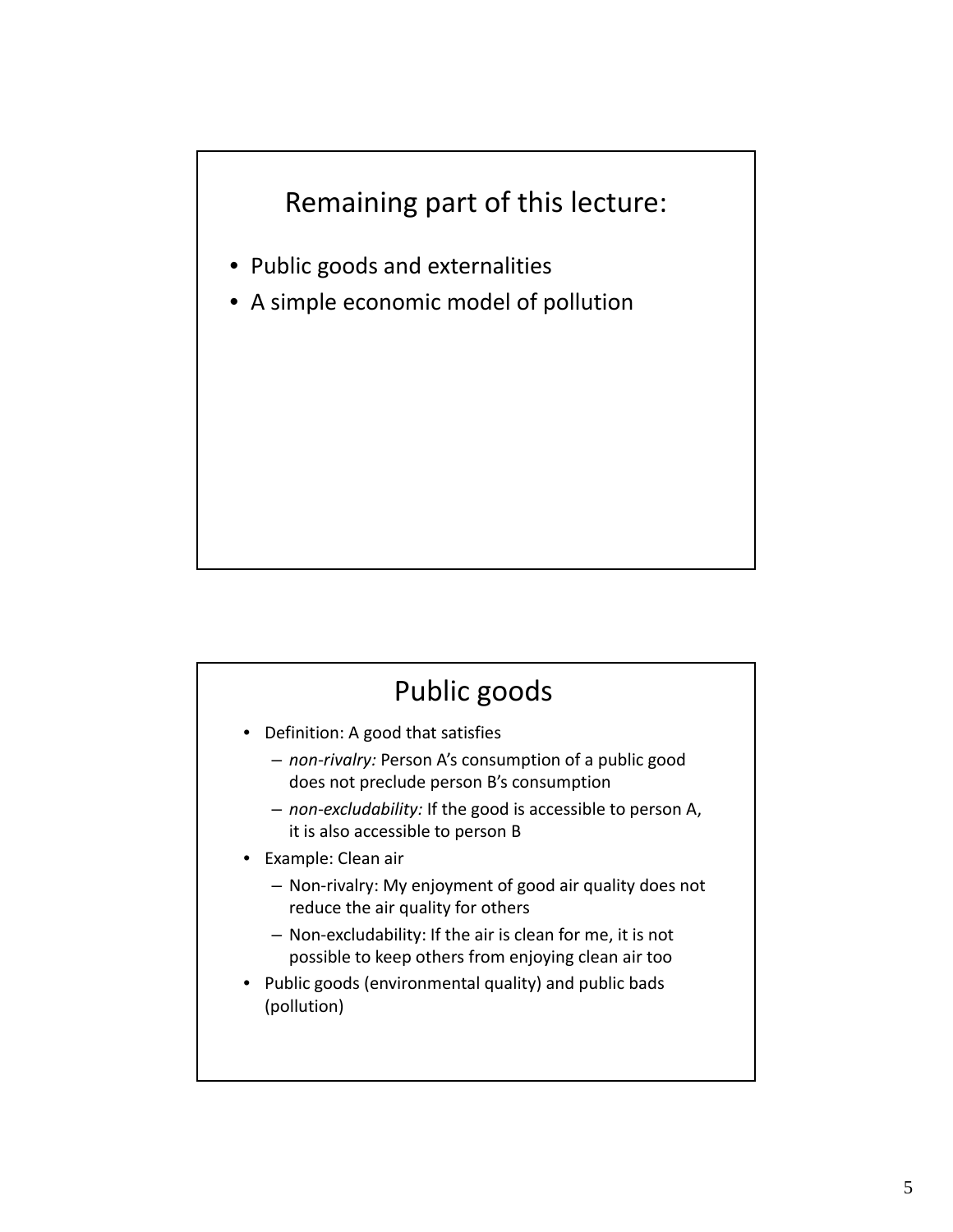

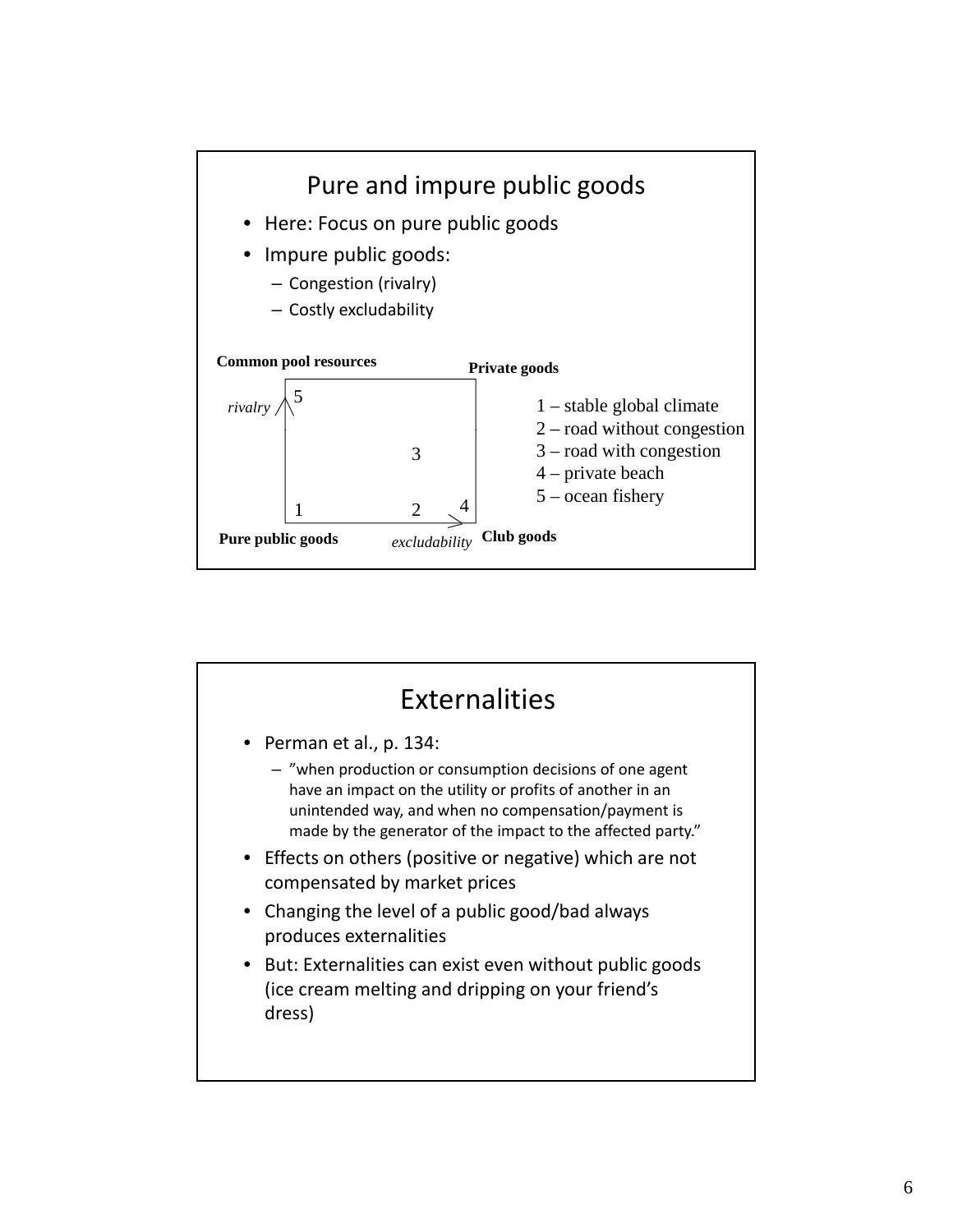## Types of externalities

- Production to consumption
	- Industrial waste spills near a beach
- Production to production
	- Industrial waste spills near another factory's freshwater intake
	- Research and technological "spillover"
- Consumption to consumption
	- Private cars, pedestrians with asthma
- Consumption to production
	- Noise from partying neighbors to office building
- What about **nature**?
	- In economics, usually: Consumers' valuation of nature

#### Types of pollution: Stock vs flow, uniformly vs. non‐uniformly mixing

- Stock vs. flow
	- Does pollution accumulate? (Build‐up of concentrations:  $CO<sub>2</sub>$  vs. ground level ozone)
	- Do damages accumulate/depend on previous emissions? (Acid rain precipitation and buffer capacities; oceans as carbon sinks.)
- Uniformly mixing vs. non-uniformly mixing
	- Does location matter?
	- $-$  CO<sub>2</sub> vs. acid rain: Location of CO<sub>2</sub> emissions unimportant. Location of sulphur/nitrate emissions crucial for local precipitation acidity; marginal environmental damages differ sharply with recipient location, due to varying buffer capacities.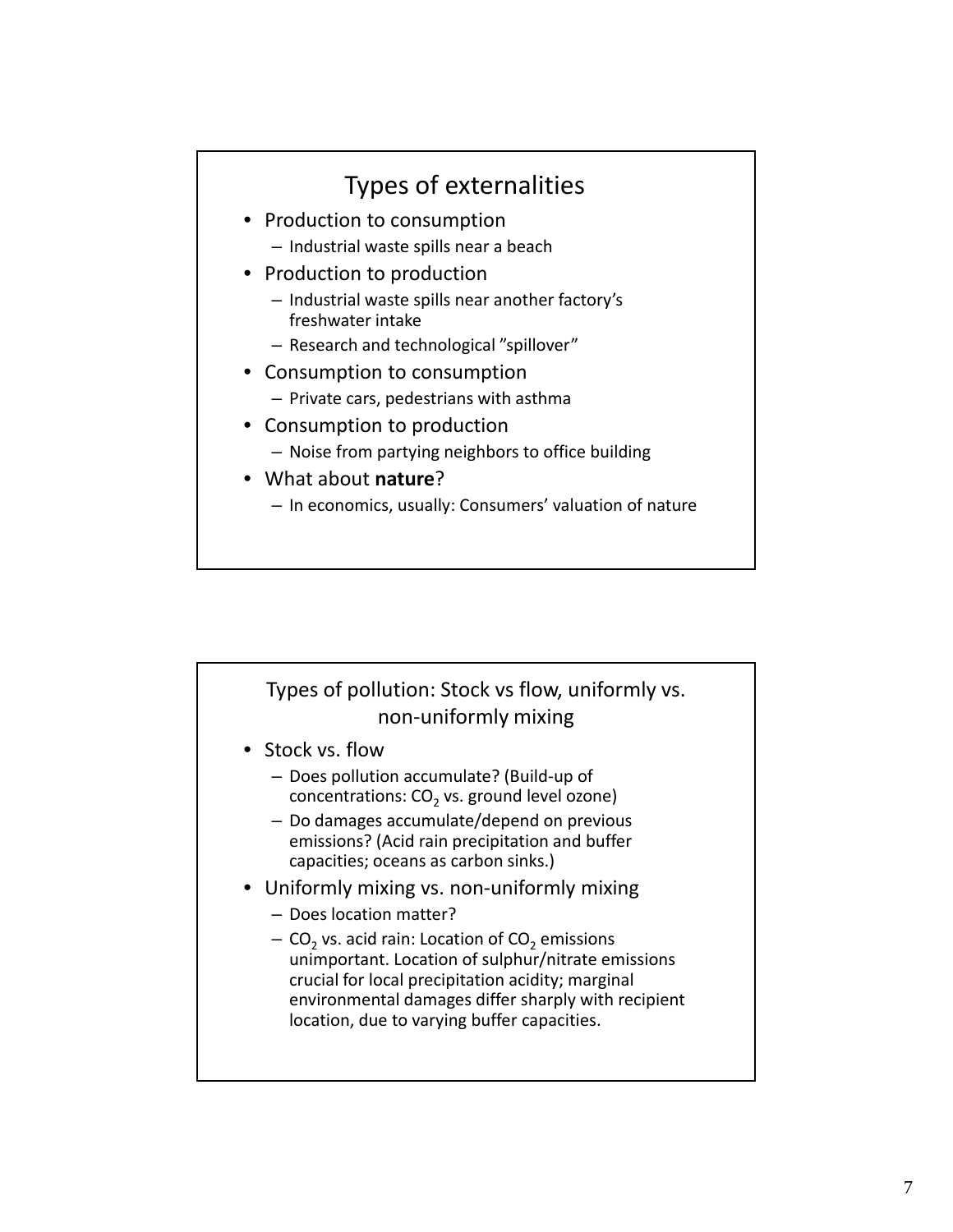

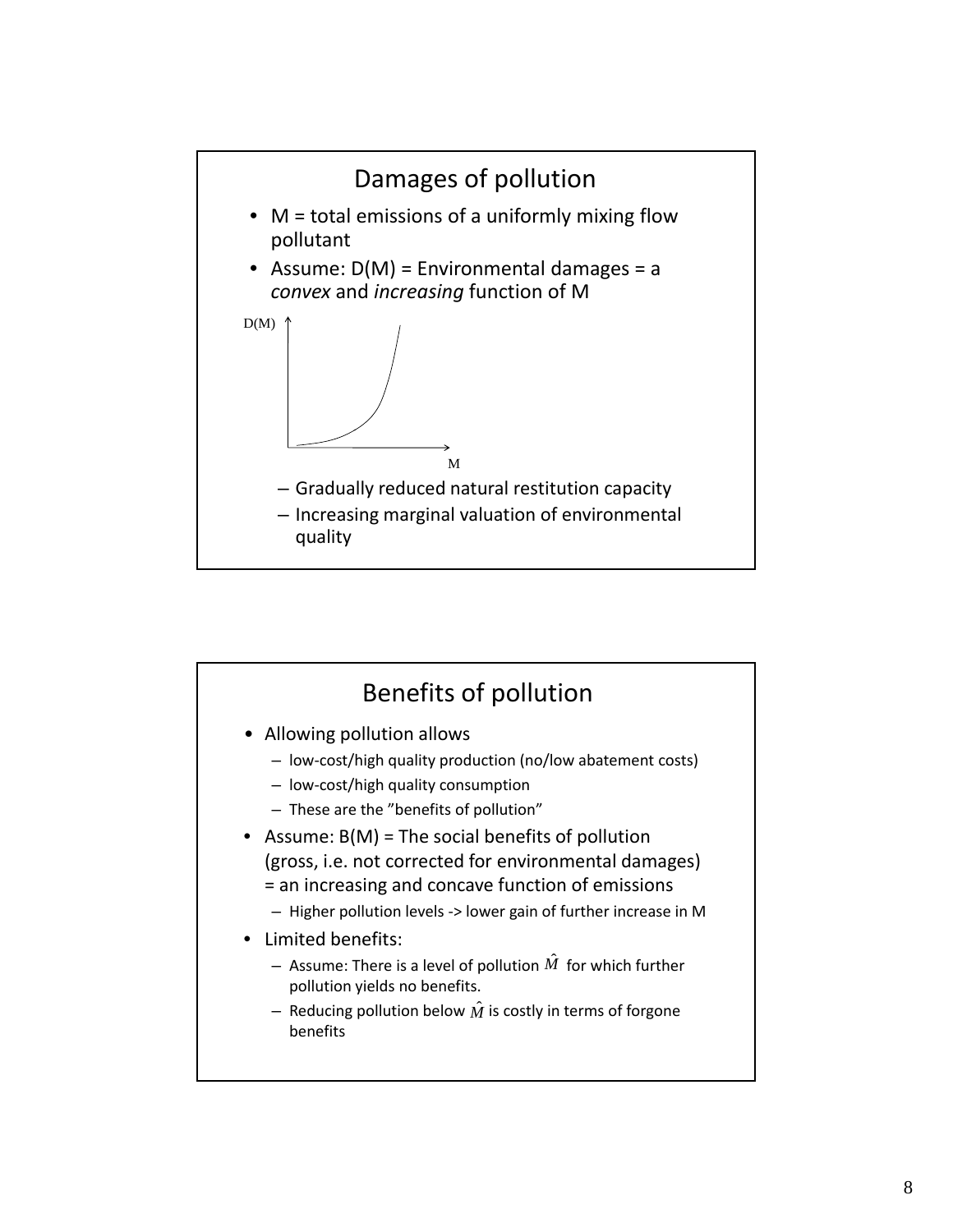

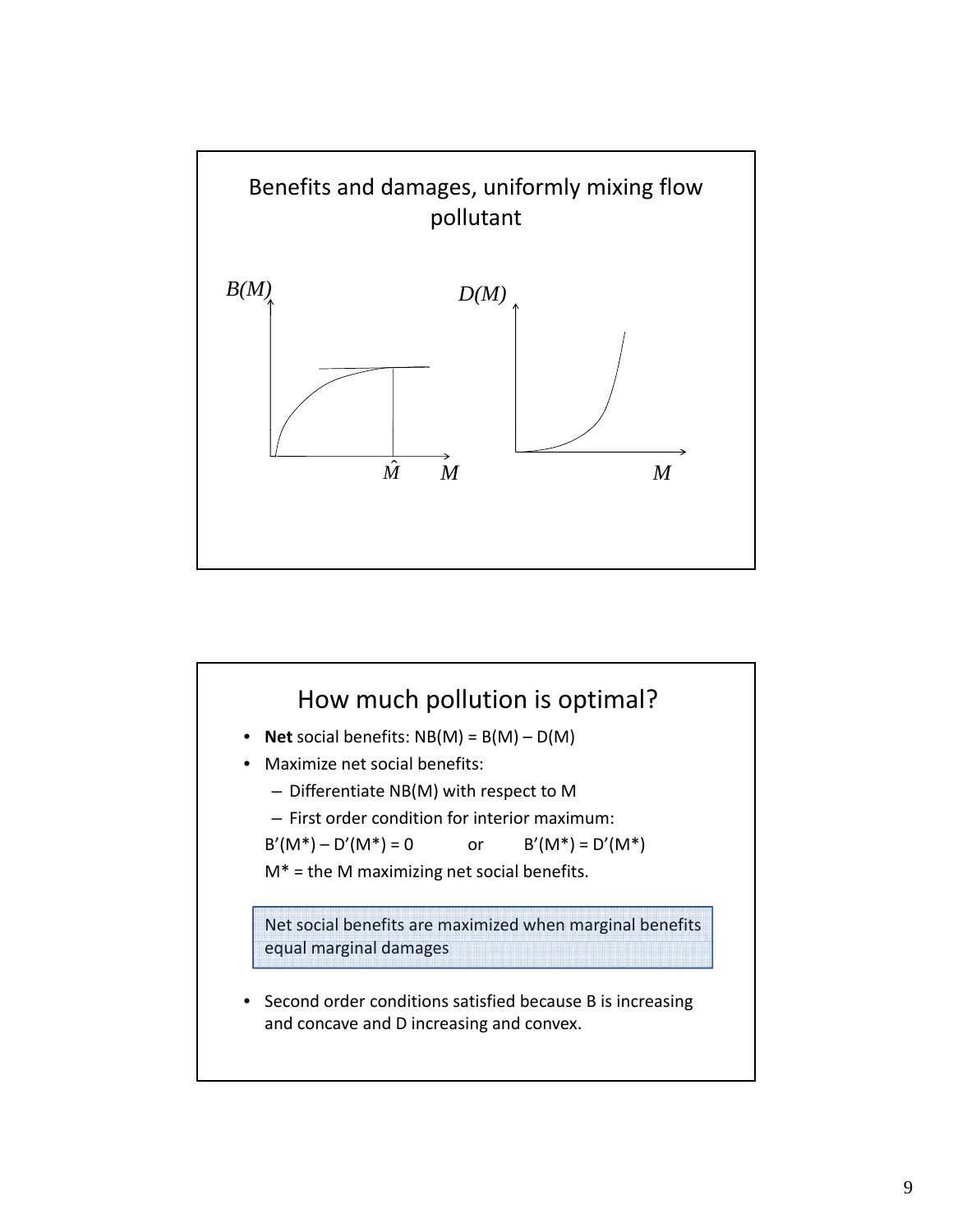

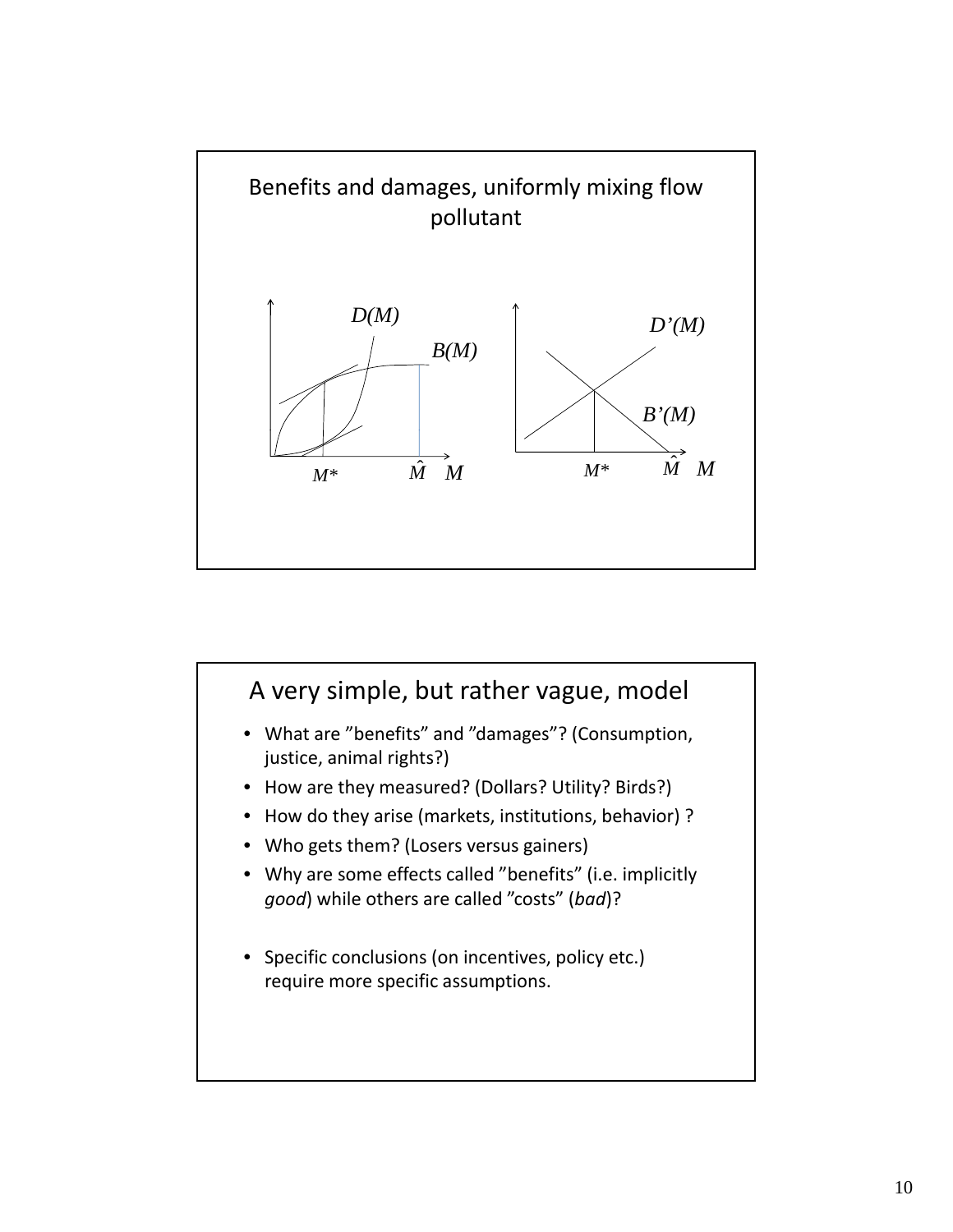



- "End of pipe" cleaning
- Cleaner inputs
- Changed technology
- Reduced production level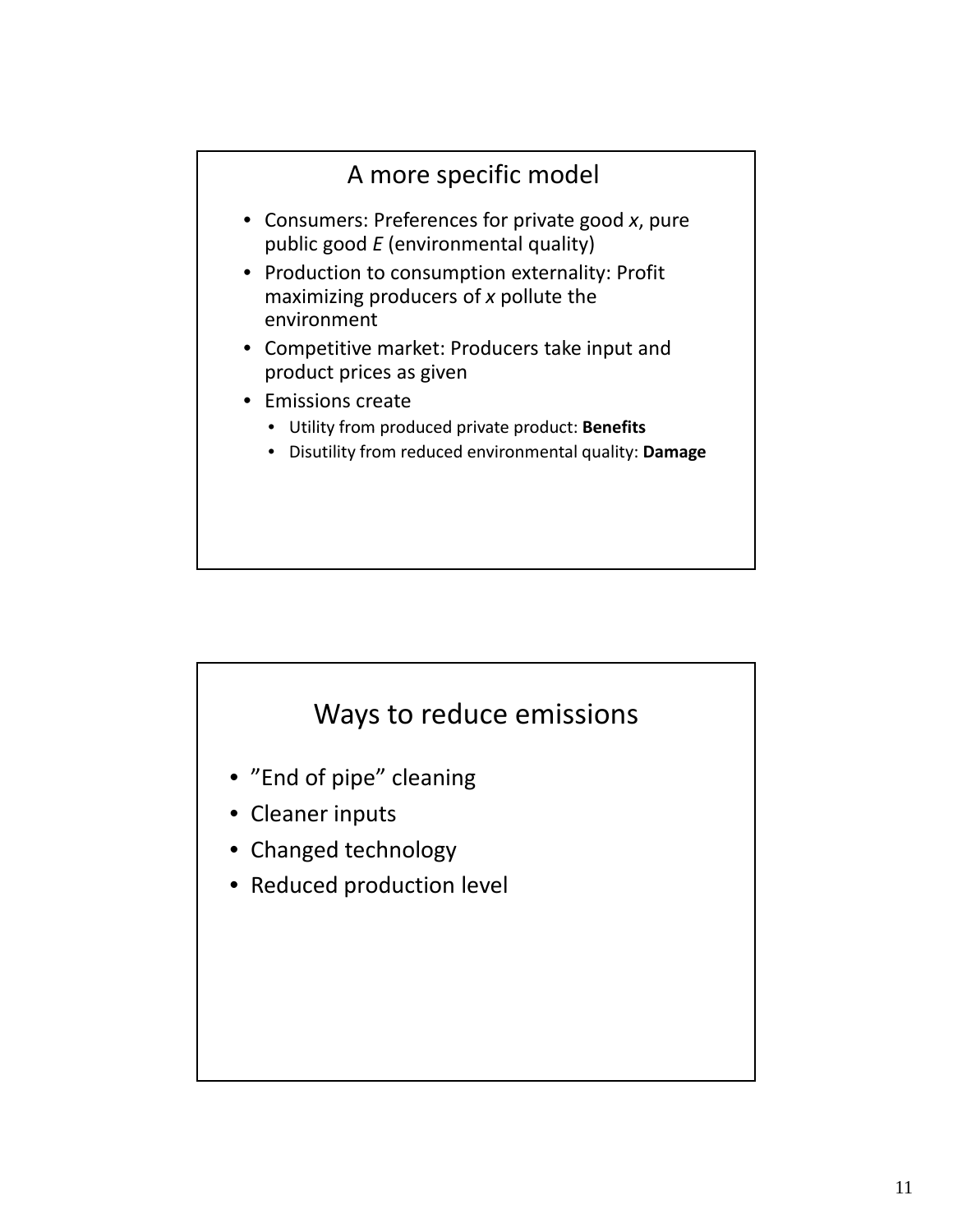

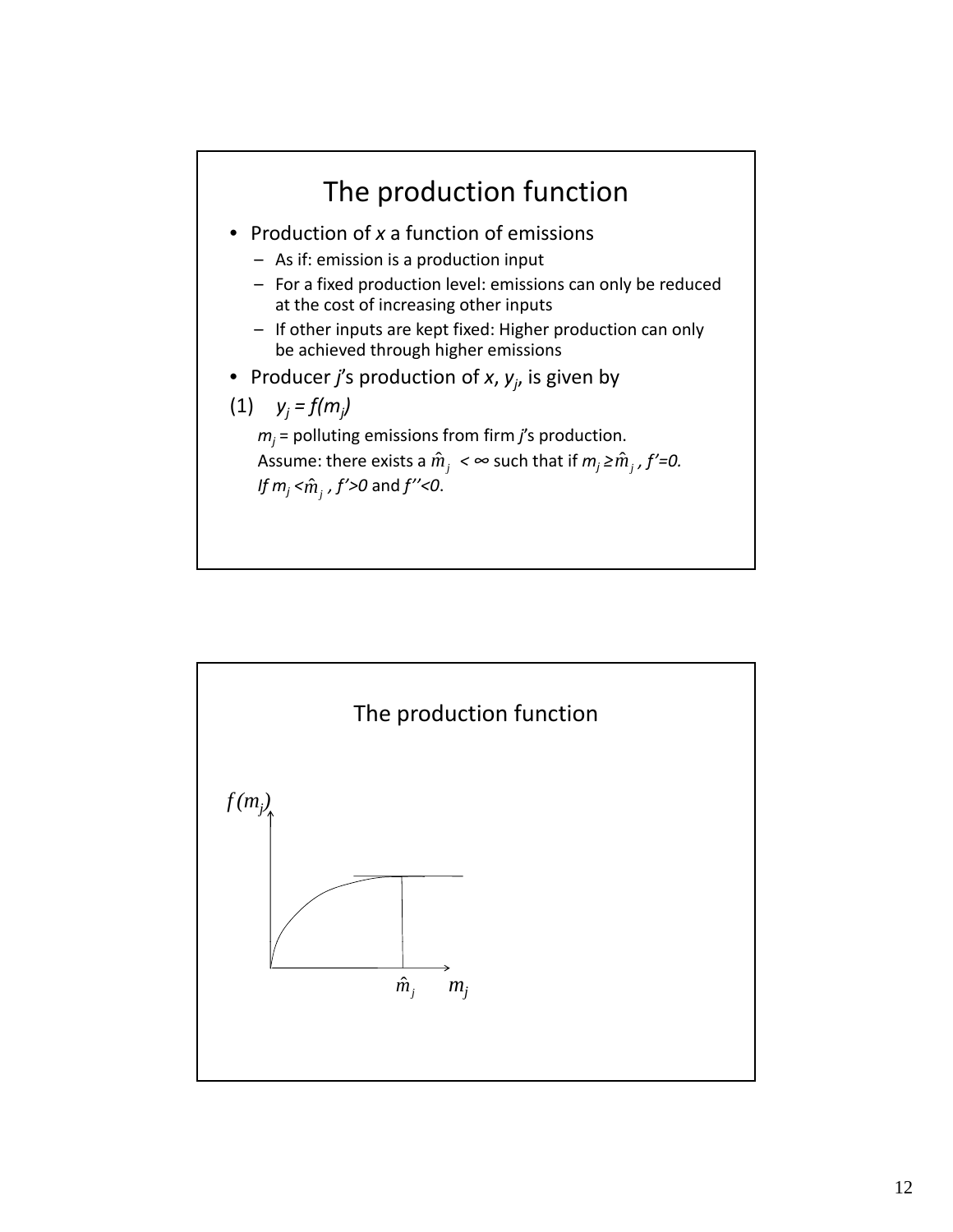

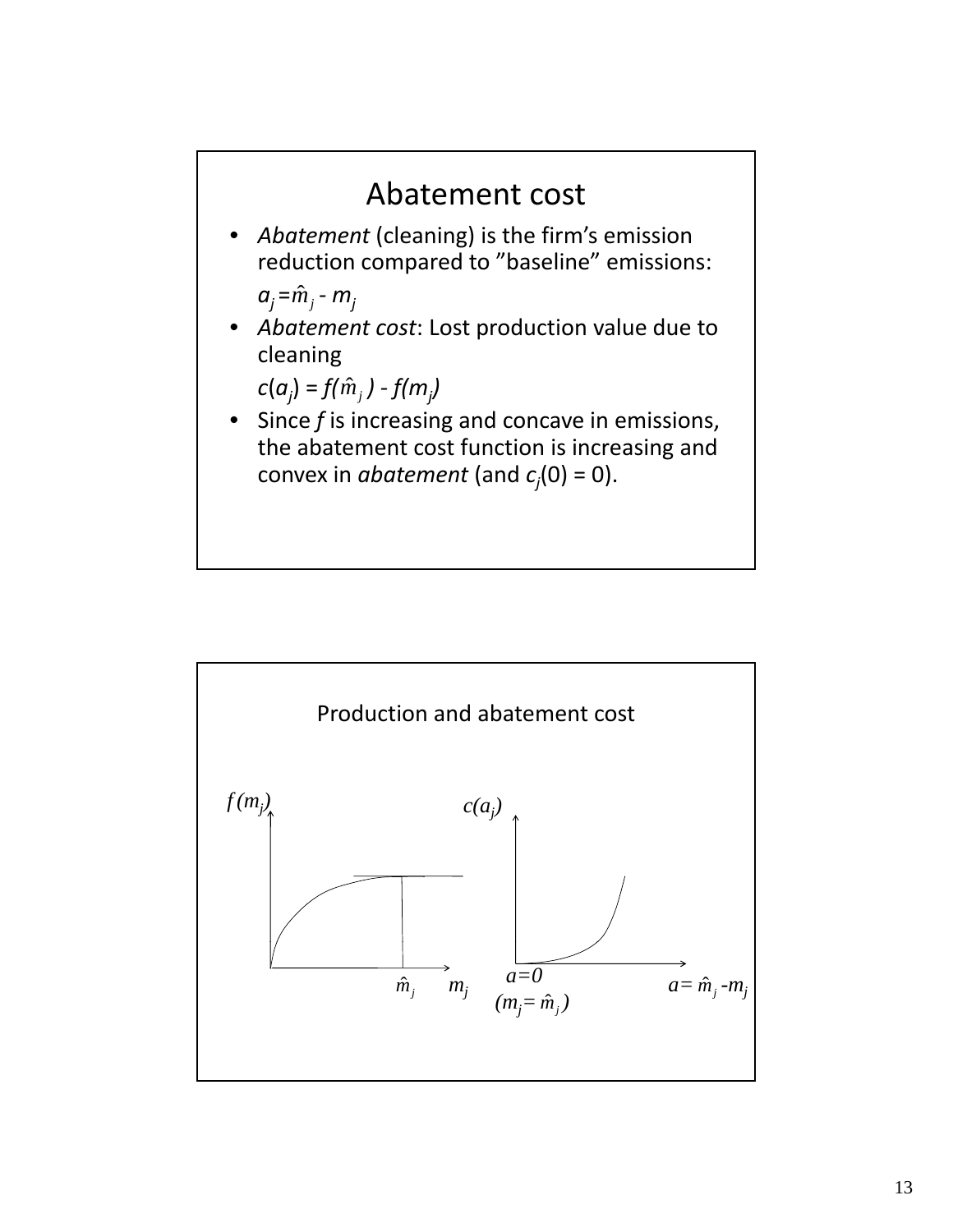

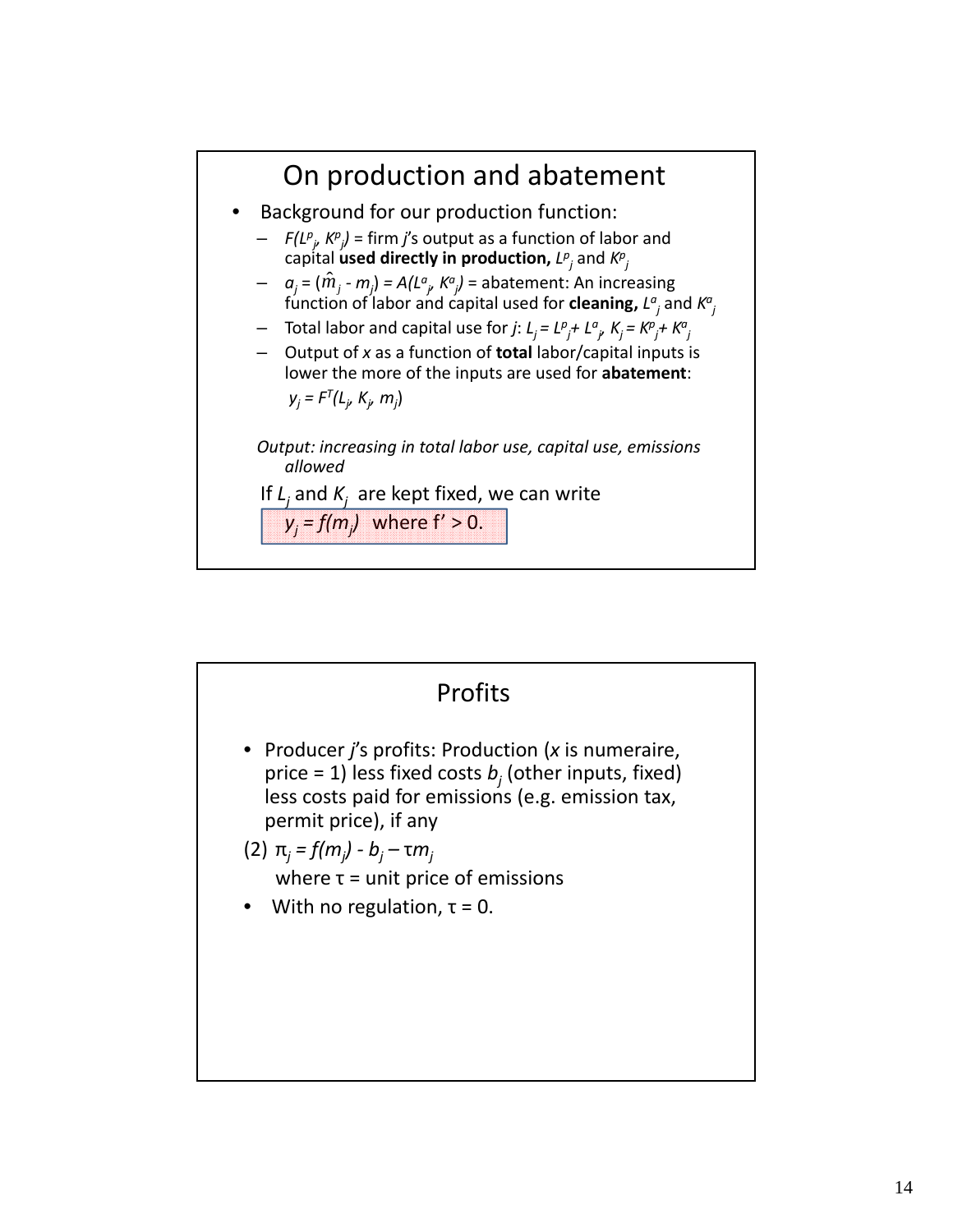#### Profit maximization

- Max  $\pi_i = f(m_i) b \tau m_i$ with respect to  $m_i$
- Differentiate, get first order condition for interior max: *f'(mj ) –* τ = 0 or *f'(mj ) =* τ
- **•** If  $\tau$  = 0: F.o.c. requires  $m_j$  =  $m^{\wedge}$  (because  $f'(\hat{m}^j)$  = 0).
- If  $\tau$  > 0,  $m_j < \hat{m}_j$  : If emissions are costly, they will be reduced (profit maximizers will choose *f'> 0*).
- Profit maximization gives no abatement when emissions are costless
- Assume: Fixed costs *b* low enough to allow π*<sup>j</sup>* >0.